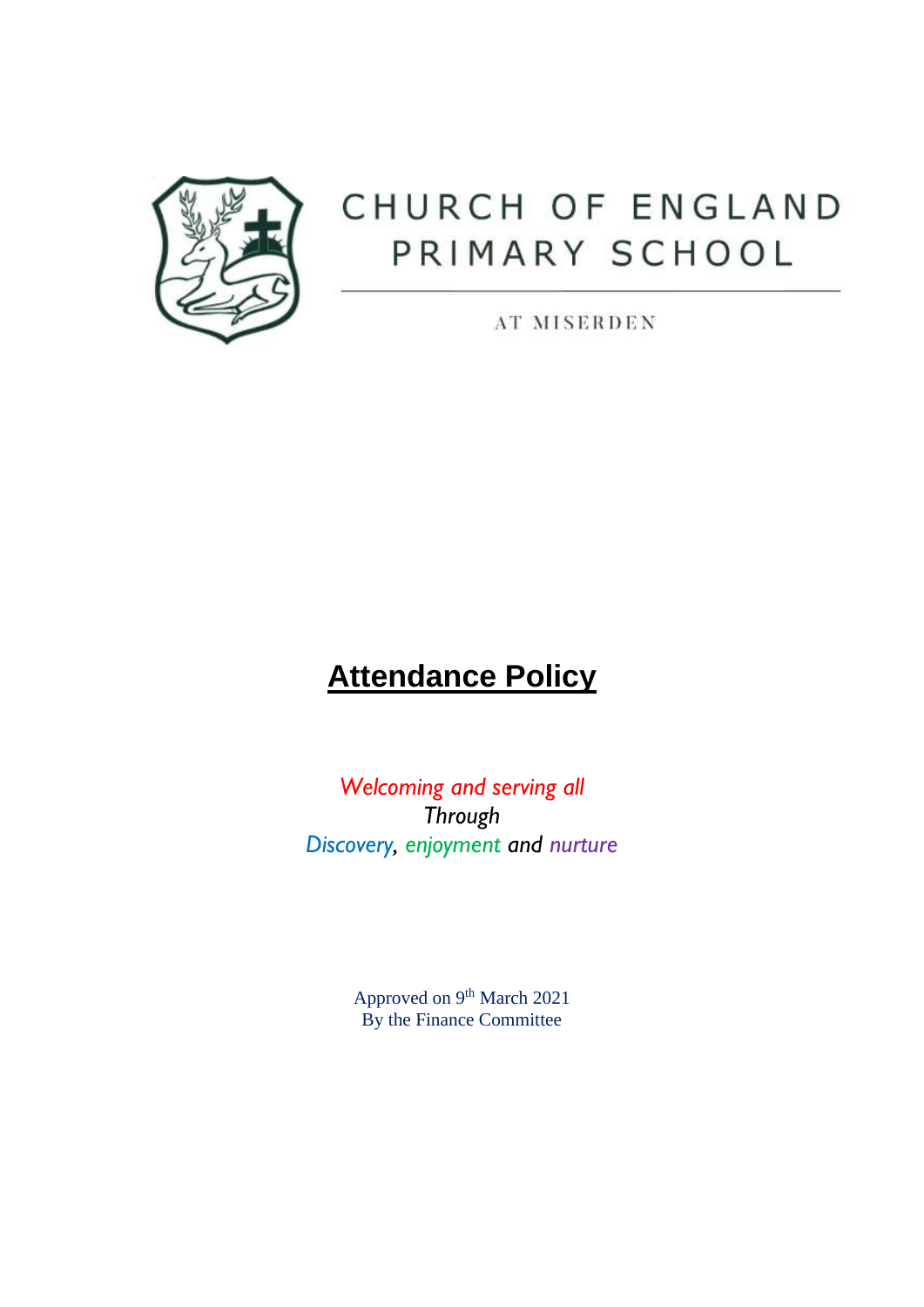# **Introduction**

Miserden C.E. Primary school offers a spiritual and moral basis for the development of human wholeness and a sure foundation for personal and social values based on the person and ministry of Christ. As a community of faith, Miserden C.E. Primary School should, reflects the nature of the Trinity, a life shared and defined by reference to others. Here we can begin to discover who we are, why we are, and – perhaps most importantly – what we might be.

> In our school our Christian vision shapes all we do – *Welcoming and serving all Through Discovery, enjoyment and nurture*

The school welcomes and serves all in its community. We work to mirror the body of Christ believing that everyone brings gifts and talents that enrich our life together. We treat one another with generosity, compassion, respect, forgiveness and friendship inspired by the parable of the Good Samaritan. We strive to ensure the children of our school receive the very best education possible believing that an excellent standard of Education is an expression of God's love for us.

At Miserden C of E Primary School it is recognised that the responsibility for promoting good attendance and punctuality is shared by all staff, governors, parents and carers and the pupil. We expect pupils to attend every day that the school is open unless a reason, acceptable to the school, is given and we are able to authorise the absence.

This policy promotes our Christian Values of **Respect, Trust and Service**

This policy has been produced following advice from the Local Authority (LA).

Good attendance is important because:

- •Statistics show a direct link between under-achievement and poor attendance.
- •Regular attenders make better progress, both socially and academically.
- Regular attenders find school routines and school work easier to cope with.
- •Regular attenders find learning more satisfying.
- •Regular attenders have an easier transfer to secondary school

*At Miserden C E Primary School* 

# **Parental responsibility**

Parents and carers should:

•Advise school of any planned absence using the Notification of Absence Form *(*Appendix 1).

•Ring school each day of every absence to state the reason for the absence and the date the child is expected to return to school.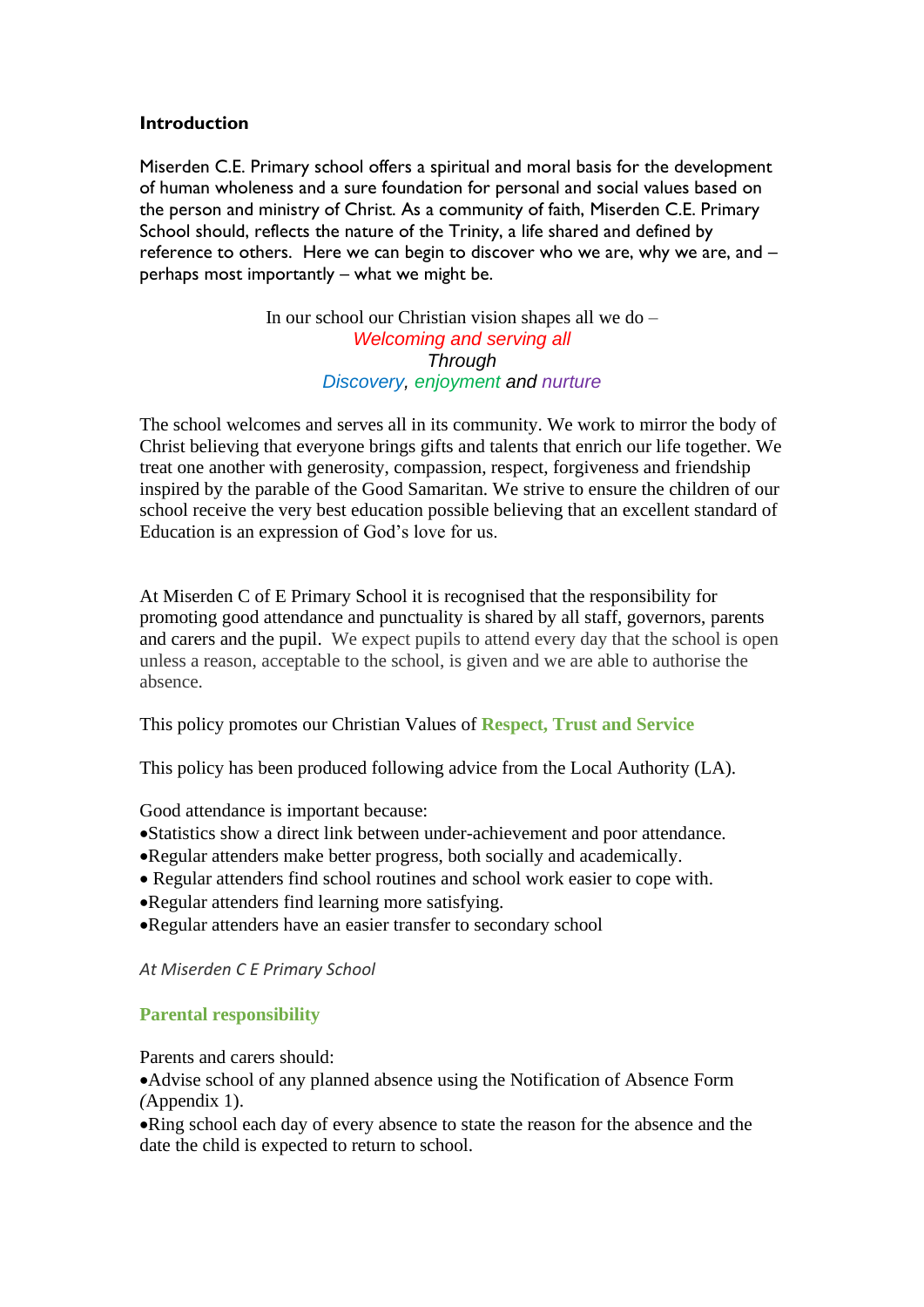•Keep school updated by telephone or letter if the child has an extended period of absence due to illness.

•Make sure their children attend school regularly and on time, appropriately dressed and equipped and in a fit state to learn.

•Let the school know if they are having difficulty with attendance so that any available help or support can be offered.

•Arrange medical and dental appointments out of school hours, or during school breaks.

•Understand that is no entitlement for parents to take pupils on holiday during term time and that holidays within term time are not an automatic right.

•Ensure that their children arrive in school on time. It is important to be on time, as the first few minutes of the school day are often used to give out instructions, organise schoolwork or for children to use this as work improvement time. If your child misses this short but vital session, his/her work for the whole day may be affected. Late arrivals disrupt the whole class and the late child is often embarrassed to arrive late.

If your child arrives after registration it will be recorded as an unauthorised absence and could lead to a Fixed Penalty Notice being issued. (A Fixed Penalty Notice Leaflet is held in the school office and will be issued to parents on request or as required)

# **Schools responsibility:**

The school shall

•Follow up unexplained absences with phone calls by 9.30am on the first day of absence.

•Keep and mark registers accurately.

•Remind parents of the importance of regular attendance and punctuality in newsletters and on the school website.

- •Acknowledge and reward good attendance.
- •Publish each child's attendance rate on his/her annual school report.

•Let parents know if they have concerns regarding a child's attendance and offer support and advice.

Where there is concern over non- attendance or persistent late attendance the school will:

- •Investigated the reasons for absence
- •Meet with parent(s) and offer support.
- •Warn parents in writing at the outset of the possibility of prosecution
- •Implement strategies to improve attendance, and provide evidence of this

•Hold a formal Attendance Improvement Meeting (AIM) with parent and child to draw up a plan to support attendance.

If poor attendance continues following intervention/support a referral will be made to the LA's Education Entitlement and Inclusion team who will consider taking legal action under the s444(1) of the 1996 Education Act.

The Head teacher will

•Ensure that everybody at school treats attendance as a priority.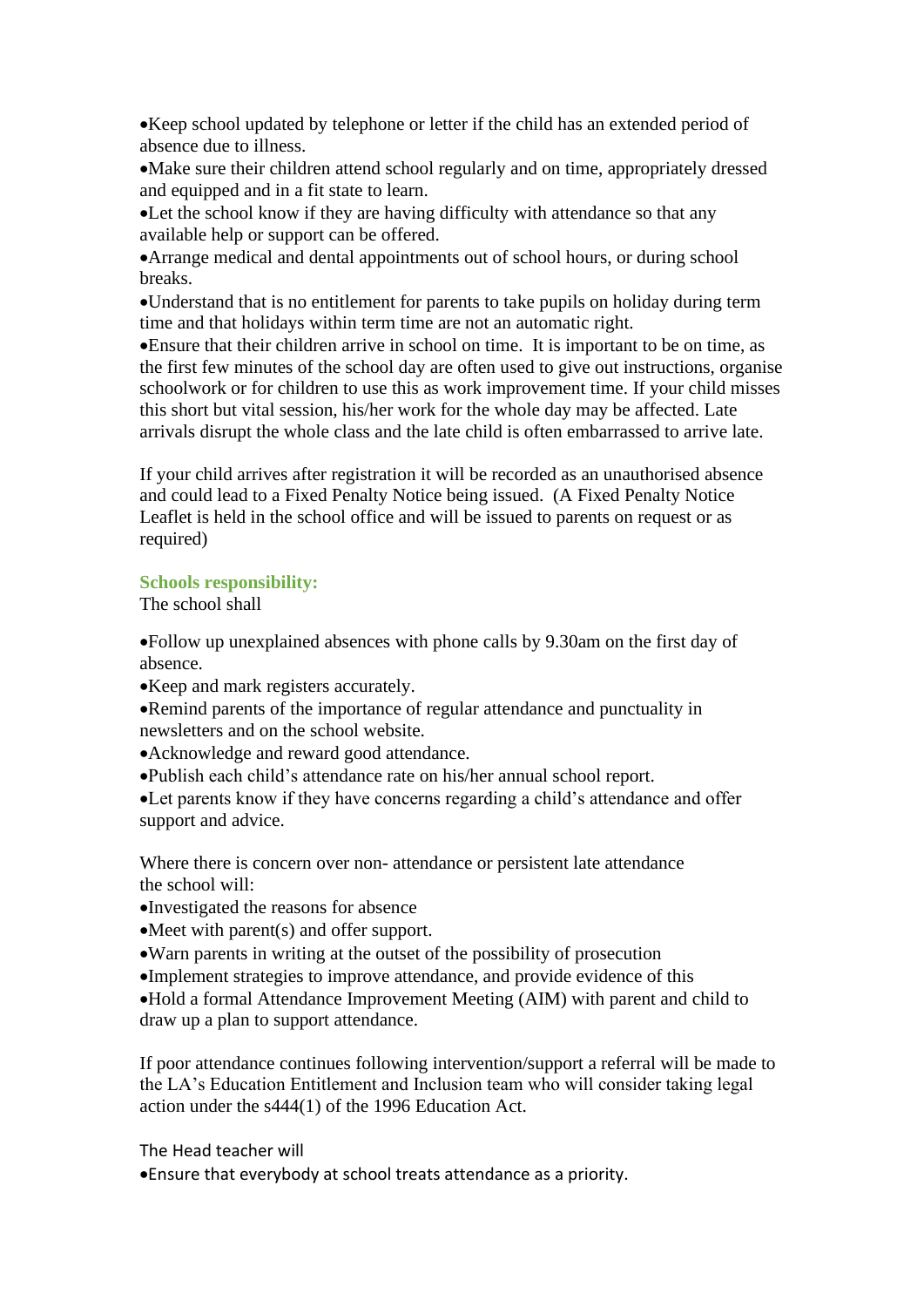•Promote the importance of good attendance to pupils and their parents/carers and celebrate good attendance with pupils.

•Be available to discuss attendance concerns with pupils, parents, staff and governors.

•Remind parents at least annually of attendance procedures.

•Analyse attendance data, share relevant percentages and address any priority areas.

•Oversee attendance procedures and follow the Local Authorities good practice.

The Governors will:

•Monitor, evaluate and review the attendance procedures regularly with the Head teacher.

School times

8.40 a.m. The school gate opens and children are welcomed into the playground. A member of staff will be on duty.

8.50 a.m. Morning registration takes place.

9.00 a.m. Registers Close

12.15p.m. Lunchtime.

1.15 p.m. Lunchtime ends for all pupils and afternoon registration takes place.

3.15 p.m. School ends for all pupils

Children should be collected promptly unless they are attending an after-school activity. In the unlikely event that a child is not collected at the end of the school day, we will endeavour to contact parents/carers or any of the given emergency contacts, however despite every effort being made, contact is not be possible, the duty social worker from the Children and Families team will be contacted.

# **Registration**

The School must keep attendance registers for all pupils on the school roll. The class teacher will call the register twice a day and every pupil will be marked as present, absent or engaged in an approved educational activity away from the school site. It must be shown, by the use of approved codes, whether an absence is authorised or not.

•Registration will take place between 8.50 a.m. and 9.00 a.m. for the morning session and between 1.15 -1.20pm for the afternoon session.

•Pupils arriving during registration will be marked with an L (late), which denotes that the pupil is present.

Registration will close 20 minutes after the register has been taken. Unless there is an acceptable reason for the lateness the pupil will be marked with a U, which denotes an unauthorised absence. If a pupil is registered with ten Us in a ten-week period a Fixed Penalty Notice can be issued.

A written warning of this will usually be issued, in the first instance, by the school, together with an information leaflet produced by the LA (Up to date copies of which can be requested from the office)

•The school has a signing in book which needs to be completed by the parent, carer or child if the child is late arriving to school. This is held in the Office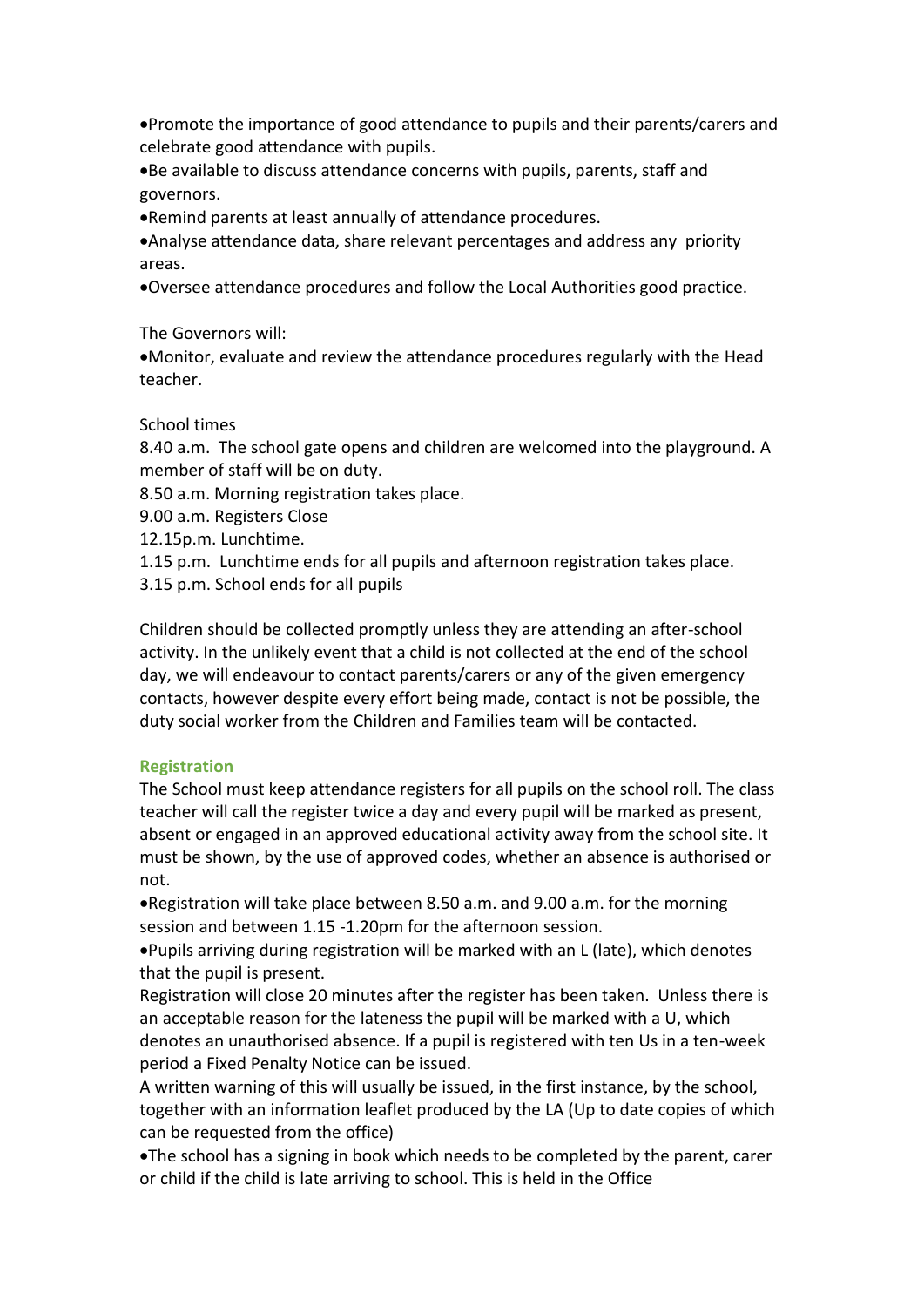•The marking of registers will be in accordance with instructions set out at the front of the register.

#### **Absences**

Absence, legally, has to be recorded as either authorised or unauthorised and reported on to the Department for Education and, in some circumstances, to the LA. Only school can decide whether an absence is authorised or not, and is not obliged to accept the reasons given by a parent or carer.

Authorised absence is when a pupil

•is absent with the prior permission of the school;

- •is too unwell to attend school or is attending a medical or dental appointment;
- •is away for a day set aside by their parent's religion for religious observance;
- •has suffered a family bereavement;
- •has been excluded;
- •A child of traveller parents is travelling in connection with the parents' work.

Unauthorised absence is when

•a pupil is absent and no explanation, or an unacceptable explanation, is offered; •a pupil arrives after the registration period has closed without an acceptable reason;

•a pupil is away from school on a family holiday.

An approved educational activity is not recorded as an absence and will be marked when a pupil is on a school/educational visit, is attending an approved off-site activity or is receiving special off-site tuition.

#### **Appointments**

If appointments have to be made during school hours, school should be pre-notified using the notification form. (Available from the school office).

Pupils leaving school mid-session should, for safety reasons, make sure their parents notify the office on departure and re-arrival. This will be recorded by the administrator. If present at registration no amendment to the register is necessary. If absent at registration the register should be marked with an authorised absence mark. Again for safety reasons, pupils should report to the office on arrival. Again this will be recorded by the Administrator.

#### **Frequent absences**

# Medical reasons

When a pupil frequently misses school for medical reasons the school medical service will be consulted. Where necessary a referral will be made so that an evaluation of the pupil's health and educational needs can be made.

Longer absences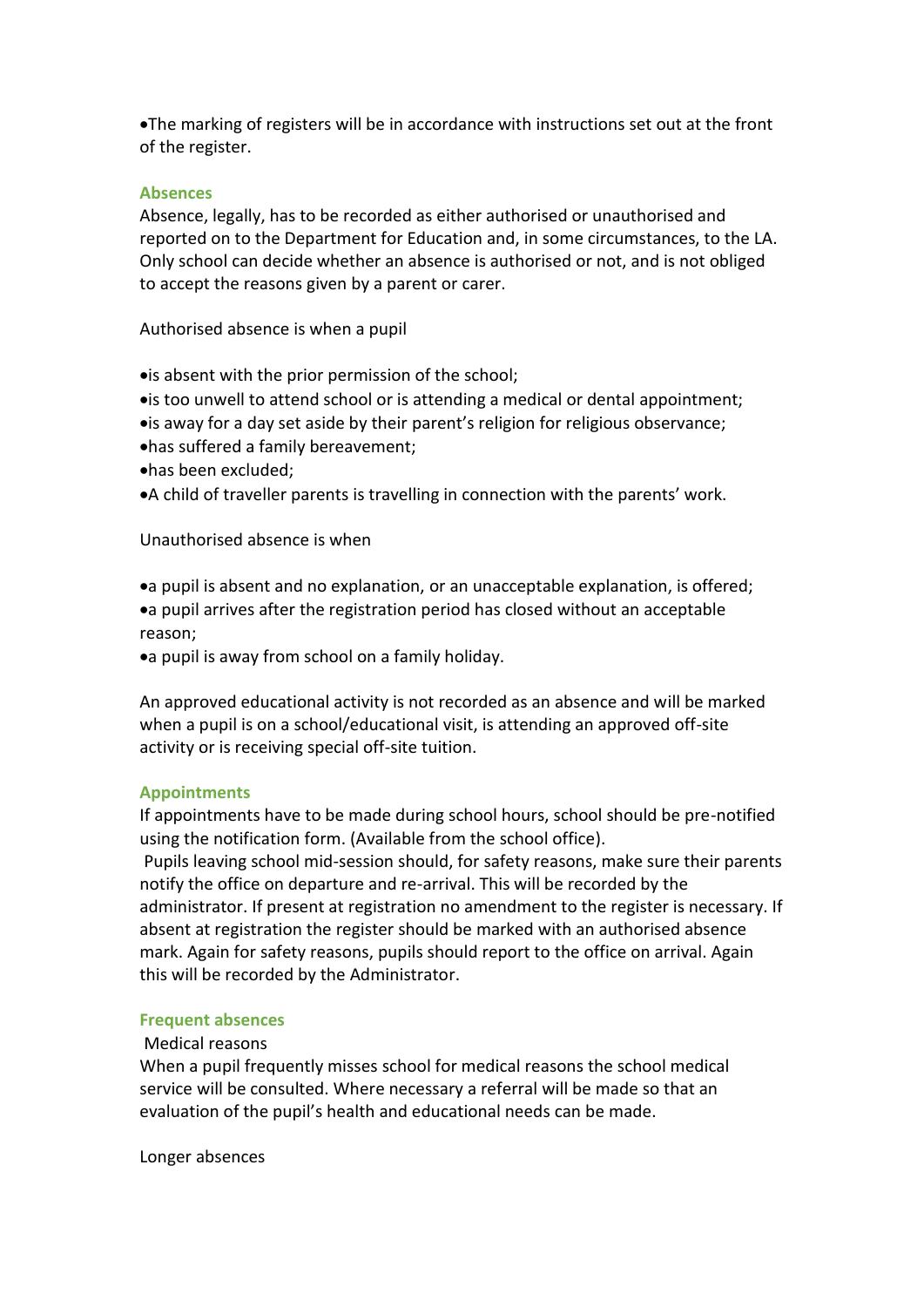Pupils who have been absent for a long period of time will be welcomed back positively and will be supported to ensure they to catch up with missed work. Friendship groups will be monitored for a period to ensure that the pupil settles back into school life happily.

## Term-time holiday

Amendments to the Education (Pupil Registration) (England) Regulations 2006 regulations remove references to family holiday and extended leave as well as the statutory threshold of ten school days. The amendments make clear that Head teachers may not grant any leave of absence during term time unless there are exceptional circumstances. There is no entitlement to time off in term time and the school can issue a Fixed Penalty Notice if absence is recorded as an unauthorised holiday. A written warning of this will be issued, in the first instance, by the school together with an information leaflet. (A Fixed Penalty Notice Leaflet is held in the school office and will be issued where there is a need or on request)

#### **School procedures**

School registers are taken on SIMS, the school's Information Management System. Once the registers are closed the school administrator checks the registers for missing marks or unexplained absences.

Where the register shows an unexplained absence and there has been no message received at school by 9.30 a.m. a phone call will be made to the parent/carer to find out the reason for absence and the date of expected return. All telephone messages will be recorded on SIMS.

If school have been unable to make contact by telephone by the end of the first day the Attendance Support Officer will be contacted. If there is still no response the absence will be recorded as unauthorised and school will refer to the Attendance Support Officer. If school have been unable to make contact after the  $10^{th}$  school day of absence the Headteacher will report the pupil as a "Child Missing Education" to the LA who will enforce their missing Child Missing Education protocol.

Where the register shows 6 separate late marks either during or after registration over a 6-week period the school will in the first instance will discuss the reasons for the lateness. Should lateness continue a letter will be sent reminding parents of their responsibilities, together with an Attendance information Leaflet and an offer of support or opportunity to discuss any specific difficulties.

Any concerns about attendance or punctuality will be referred to the Head teacher who will, if necessary, contact parents/carers to try to resolve any issues and, if appropriate, refer to the Parent Support Advisor or the Attendance Support Officer. If these issues cannot be resolved and there is continued unauthorised absence the matter may be referred ultimately to the Education Entitlement and Exclusion Team at Shire Hall.

Where the register shows 10 separate late after registration marks (U) over the last 10 weeks, the LA may issue a Fixed Penalty Notice. (See Fixed Penalty Notice Leaflet held in the school office) A written warning of this will usually be issued, in the first instance, by the school.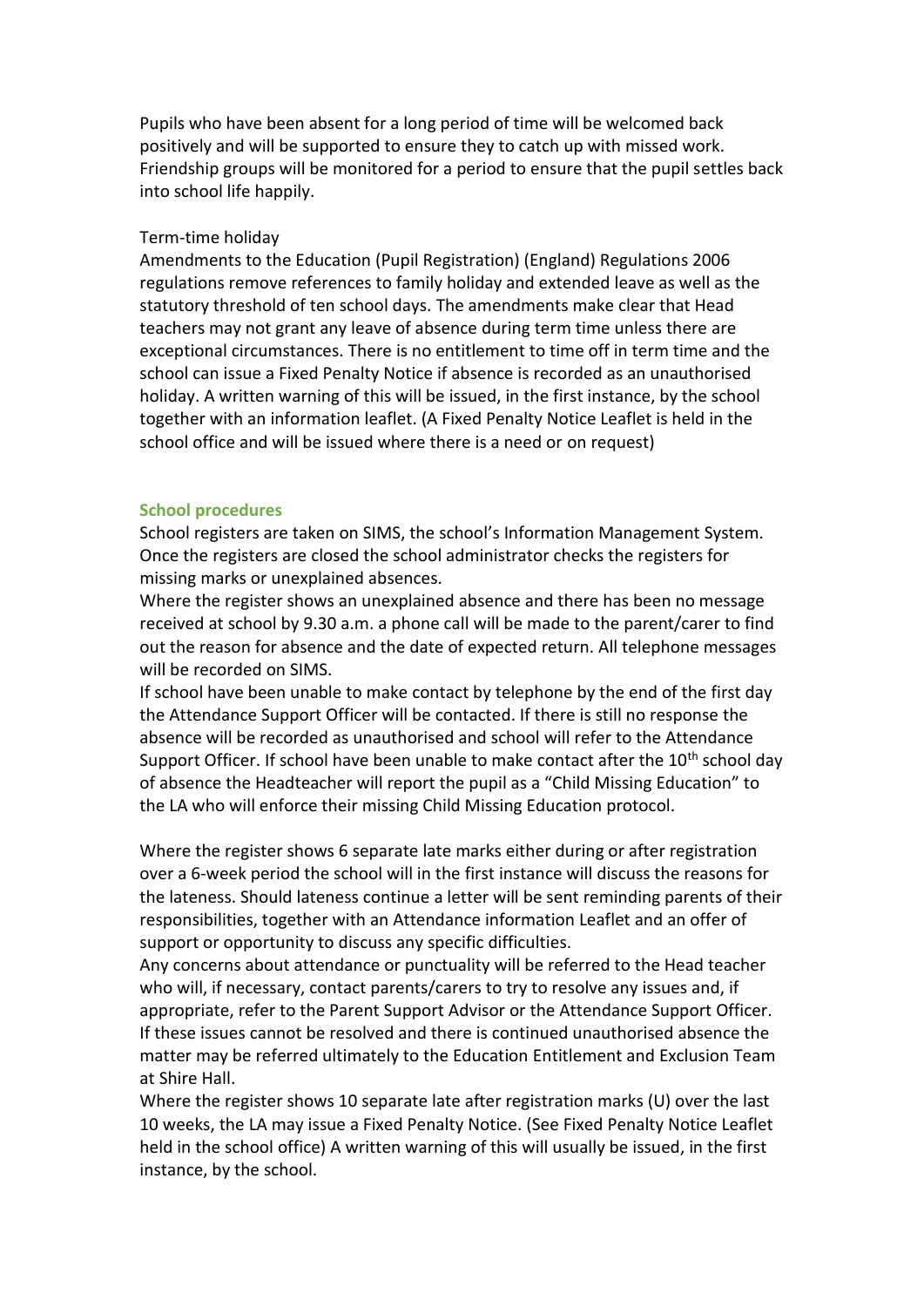#### **The Law**

The law says that:

•Parents of children of compulsory school age are required to ensure that their children receive suitable full time education;

•LAs must ensure that parents fulfil their legal obligations regarding their children's education; "If a child of compulsory school age, who is registered at a school, fails to attend regularly at the school then the parent is guilty of an offence under Section 444(1) of the Education Act 1996. There is a risk that if your child's attendance is unsatisfactory a referral may be made to the Local Authority who will start a legal process."

•Maintained schools must allow the LA to inspect their registers;

•Schools must report pupils who fail to attend regularly to the LA. Gloucestershire's Penalty Notice protocol allows schools to notify the LA of any pupil having more than 5 days (10 sessions) of unauthorised absence in a 10-week period particularly when this absence is on account of:

(a) Lateness after registration;

(b) unauthorised holiday.

In these instances the LA will consider issuing a Fixed Penalty Notice of £60 after a warning has been issued by the school. Unauthorised absence may lead to the LA taking full court action if attendance issues cannot be resolved.

## **Leavers**

If your child is leaving Miserden C of E Primary School, other than to go on to Secondary School, parents/carers are asked to:

•Give the school full information about their plans, including date of move; new address – or at least the town you will be moving to; new school and start date, when known; and reasons for moving.

•Confirm the school has your current mobile phone number.

•Take our school's compliments slip so the new school can easily arrange for records to be transferred.

•Let us know when you move.

# **Children missing in education**

When pupils leave, if parents/carers have not given us the above information, and cannot be contacted, then the child is considered to be a Child Missing Education. This means that the Local Authority has a legal duty to carry out investigations that include liaising with Children's Services (formerly Social Services), the Police and other agencies, to try to track and locate your child. When parents/carers provide the above information, unnecessary investigations can be avoided.

# **Strategies**

To support our attendance policy we: •Will treat attendance as a priority;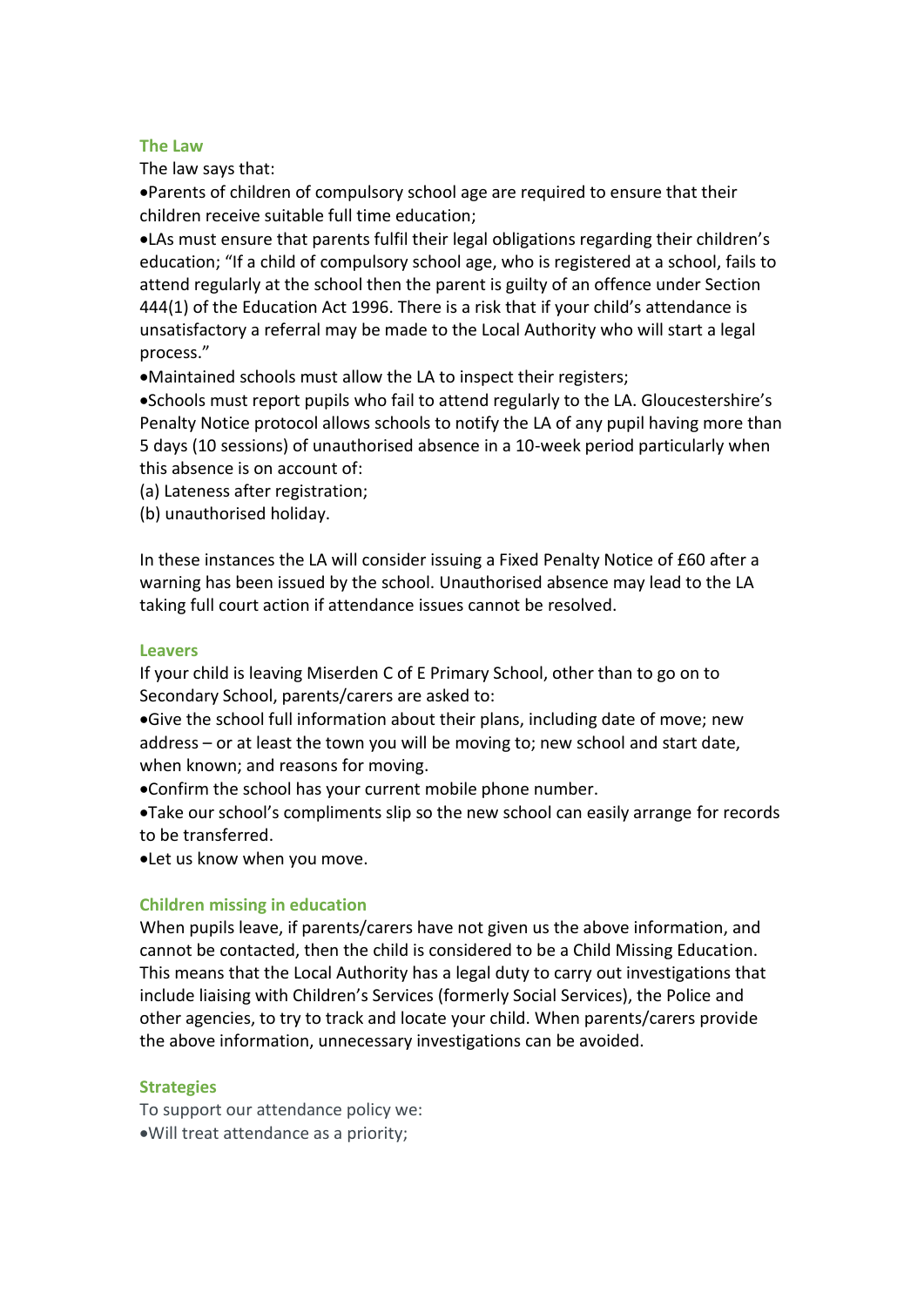•Apply timely intervention/support and where necessary, if poor attendance continues, refer to the local authority's Education, Entitlement and Inclusion team who will consider legal sanctions

•Promote good attendance at every opportunity;

•Always contact parents/carers on the first day of their child's absence;

•Reward and celebrate good and improved attendance;

•Set attendance targets for the school and for each year group;

•Keep parents/carers informed of their child's attendance level;

•Make good use of attendance data by specific analysis;

•Notify Governors of attendance levels at each meeting of the full governing body;

•Provide a safe, happy, stimulating environment for children, where they feel valued and welcomed, and that their presence in school is important.

To be reviewed: March 2023

Appendix 2

Attendance Facts;

Attendance of 95% for the year equals 10 days that your child has been absent, that is 2 full school weeks of your child's learning missed for that year. **Attendance of** 90% for the year equals 19 days that your child has been absent, that is almost 4 school weeks missed. a Attendance of 85% for the year equals 29 days that your child has been absent per, that is almost 6 school weeks missed.  $\mathbb D$  Attendance of 80% for the year equals 38 days absent per year that is over 7 school weeks missed.

The school day has two attendance sessions  $\mathbb B$  If your child seems unwell in the morning but seems better by lunchtime, please bring them into school for the afternoon session, this will help to keep your child's attendance as high as possible. a If your child ever has to have an emergency medical appointment, please ensure that you try to make it at the beginning or end of a school day, this way your child would only miss a maximum of half a day for the appointment.

Leave of Absence in Term Time (including holidays, weddings, visits to family) 2 If you wish to take your child out of school for ANY reason during term time, you must formally request this in writing, addressed to the Headteacher. This applies whether it is for 1 day or a longer period.  $\mathbb D$  Periods of absence during term time can only be authorised by the Head and then ONLY in exceptional circumstances. **P** Please remember in order for your request to be considered by the Head, you must make the request prior to the absence otherwise it is always unauthorised.  $\mathbb{D}$  If you have a period of unauthorised absence during term time, you may be subject to sanctions including a penalty notice which at present is £120 per child per adult. This is reduced to £60 per child per parent if paid within 28 days. Therefore if a family of 2 children take unauthorised leave during term time, the fine will be £240 for the Mother and £240 for the Father, reduced to £120 each if paid within 28 days.